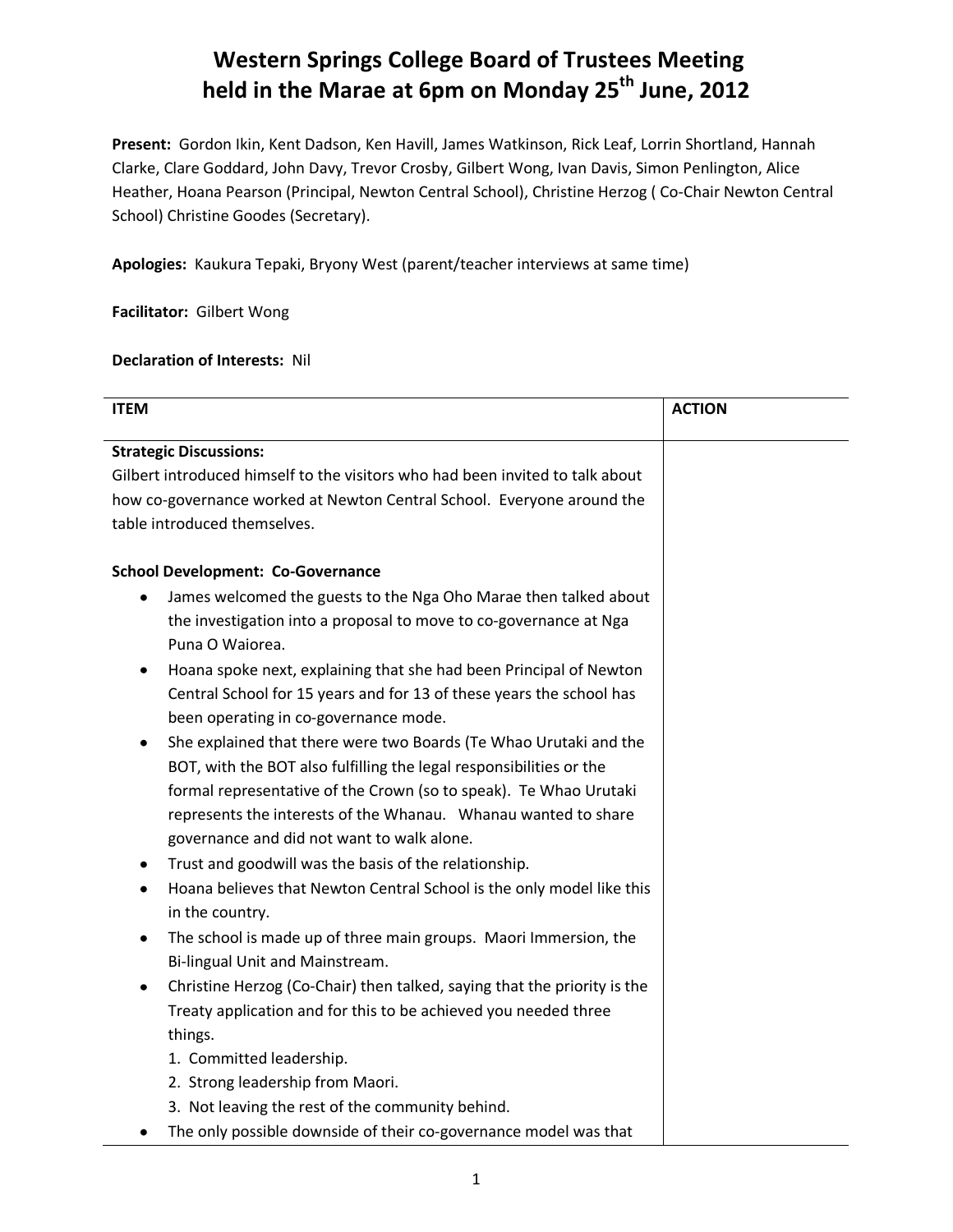there was never enough time.

- She acknowledged the importance of key people commending her  $\bullet$ colleague, Te Kawehau Hoskins, who had a way of working with everyone. Co-management needs to be done together.
- Succession planning was also crucial and this was already under way.
- Christine said she was happy to conduct workshops at WSC to help better understanding of co-governance. She also said that she was happy to receive emails if someone wanted to ask questions that were not PC.

Lorrin thanked the visitors for attending the meeting.

#### 7.15pm: Break

7.45pm: Ivan Davis left the meeting

**That the WSC Board request the Co-Governance Strategic Planning Group to prepare and present to the board for consideration, proposal options for establishing co-governance between Nga Puna O Waiorea and the WSC Board of Trustees by 17th September (2nd board meeting in term 3) or sooner.**

## **James Watkinson / Rick Leaf carried**

- The Co-Governance Strategic Planning Group is to consist of Gordon Ikin, Simon Penlington, Trevor Crosby, Ken Havill, James Watkinson, Rick Leaf and Alice Heather. Anyone else who wants to be involved is very welcome.
- James said there was a meeting planned for this Friday (29<sup>th</sup> June, 10 -12) at the Ministry between representatives of Nga Puna O Waiorea and Tipene Lemon to move the initial discussion forward and to talk about where the Whanu want the Kura to go and the resourcing of this.

#### **Strategic Decisions:**

**Pt Chevalier Kindergarten Proposal**

**That the WSC Board reserve any decision concerning the proposed transfer of Pt Chevalier Kindergarten to the college site until completion of the now imminent master planning exercise.**

| Ken Havill / Gordon Ikin | carried |  |
|--------------------------|---------|--|
| <b>Monitoring:</b>       |         |  |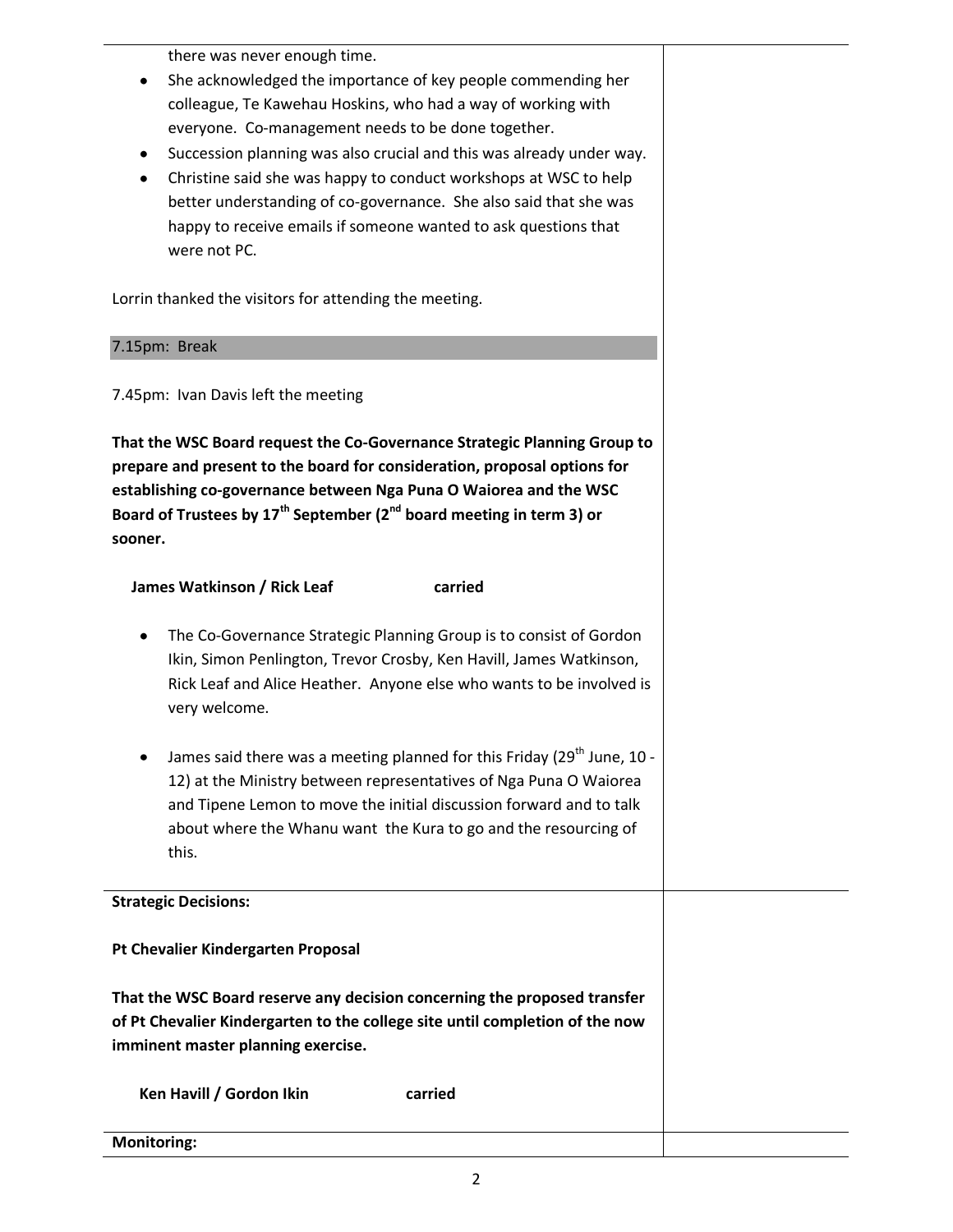| <b>Master Planning Process - Ken</b><br>Peter Davidson is near the end of a lengthy series of meetings with<br>٠<br>the senior and middle managers, Board Property Committee, the PAG<br>and participated actively in consultation with the student body. He<br>has also conferred with Nga Puna O Waiorea trustees and kaiako.<br>Peter now awaits geo tech reports of the site. |                  |  |  |
|-----------------------------------------------------------------------------------------------------------------------------------------------------------------------------------------------------------------------------------------------------------------------------------------------------------------------------------------------------------------------------------|------------------|--|--|
| Discipline - Ken                                                                                                                                                                                                                                                                                                                                                                  |                  |  |  |
| 8.28: Gordon moved that the meeting go into committee to protect the<br>privacy of individuals.                                                                                                                                                                                                                                                                                   |                  |  |  |
| Gordon Ikin / Simon Penlington<br>carried                                                                                                                                                                                                                                                                                                                                         |                  |  |  |
| 8.35: The business having been completed satisfactorily, Gilbert moved<br>that the meeting go out of committee.                                                                                                                                                                                                                                                                   |                  |  |  |
| <b>Gilbert Wong / Trevor Crosby</b><br>carried                                                                                                                                                                                                                                                                                                                                    |                  |  |  |
| <b>Identifying Agenda Items for Next Meeting:</b>                                                                                                                                                                                                                                                                                                                                 |                  |  |  |
| Report on official decision on Te Reo being taught in year 9 in 2013.<br>٠<br>Master Planning.<br>٠<br>TAPAC restructuring.                                                                                                                                                                                                                                                       |                  |  |  |
| <b>Administration:</b>                                                                                                                                                                                                                                                                                                                                                            |                  |  |  |
| <b>Confirmation of Minutes</b>                                                                                                                                                                                                                                                                                                                                                    |                  |  |  |
| Clare asked that Go-Governance be changed to Co-Governance on<br>page 1 of the last minutes.                                                                                                                                                                                                                                                                                      | Christine to do. |  |  |
| Clare moved that the minutes of the previous BOT meeting be accepted.                                                                                                                                                                                                                                                                                                             |                  |  |  |
| <b>Clare Goddard / Hannah Clark</b><br>carried                                                                                                                                                                                                                                                                                                                                    |                  |  |  |
| Gordon asked for clarification in the TAPAC minutes. Did Barnaby<br>٠<br>James attend or not?                                                                                                                                                                                                                                                                                     | Ken to do.       |  |  |
| Gordon asked that the expiry date of the building warrant of fitness<br>٠<br>for TAPAC be checked.                                                                                                                                                                                                                                                                                | Ken to do.       |  |  |
| Gordon asked for all written reports to be taken as read.                                                                                                                                                                                                                                                                                                                         |                  |  |  |
| Gordon Ikin / Alice Heather<br>carried                                                                                                                                                                                                                                                                                                                                            |                  |  |  |

3